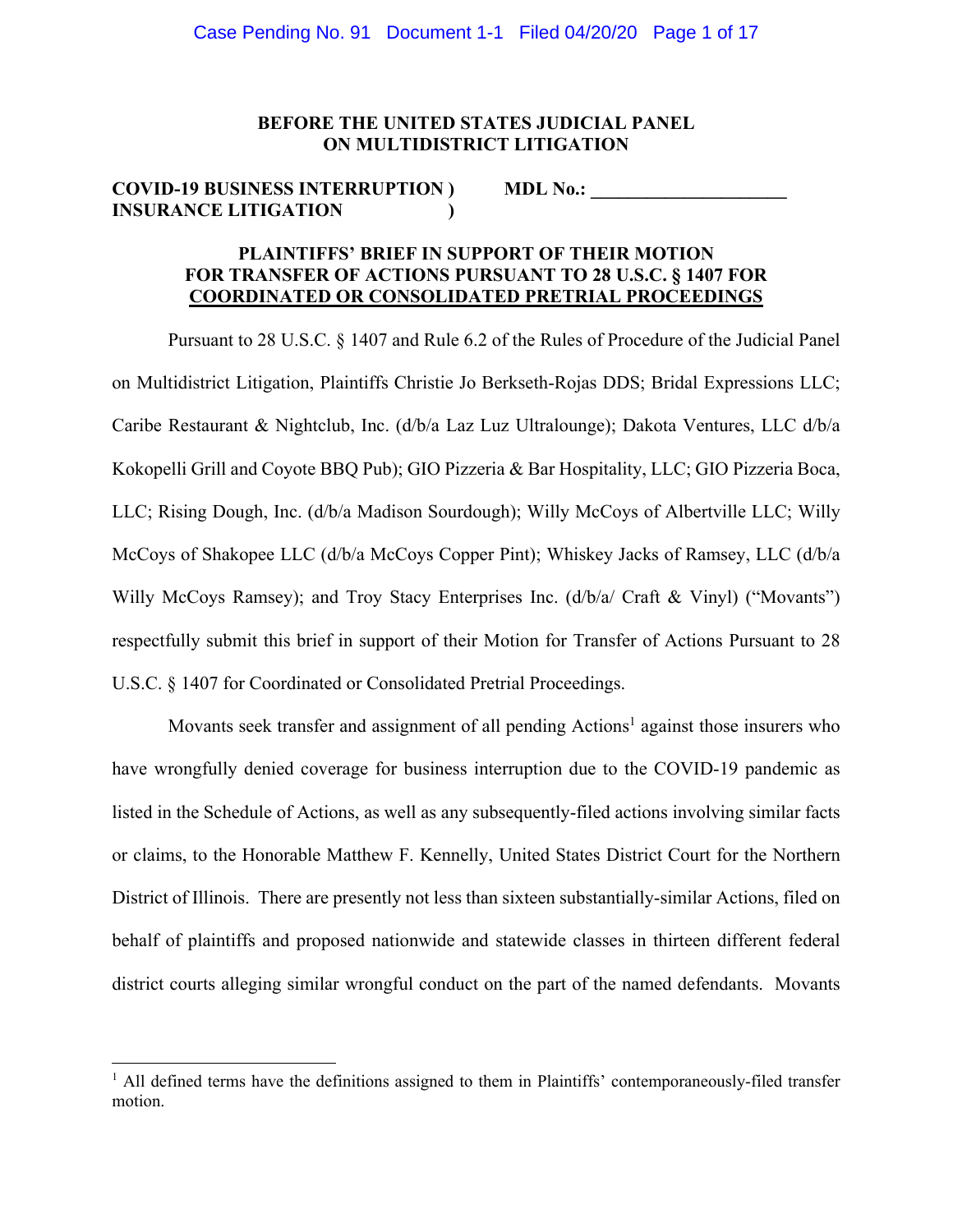#### Case Pending No. 91 Document 1-1 Filed 04/20/20 Page 2 of 17

are plaintiffs in seven of these actions, which represent a substantial majority of the nine class actions that have been filed thus far.

All Actions involve common questions of law and fact that arise from the defendants' wrongful denial of coverage for business interruption due to the COVID-19 pandemic, an historically unprecedented event that led to nationwide, government-ordered shutdowns of numerous businesses who purchased business interruption insurance precisely to guard against losses stemming from this type of event.

## **I. BACKGROUND**

As the Panel is surely well aware, our nation is currently in the midst of a deadly pandemic spread by the SARS-CoV-2 virus, often referred to as the "coronavirus" or by one of the names of the disease that it causes such as "COVID-19."2 COVID-19 has spread rapidly throughout the United States, having resulted in, by the time of filing, over 750,000 diagnosed cases (and an indeterminate number of undiagnosed cases) and over  $36,000$  confirmed deaths.<sup>3</sup> In response to the COVID-19 pandemic, civil authorities throughout the country have issued orders requiring the suspension of business at a wide range of establishments (the "Closure Orders"). Beginning with California in mid-March, presently 42 states have issued statewide stay-at-home orders, practically preventing all but the most essential economic activity.4

The Closure Orders have caused devastating business interruption losses to American businesses. Many of these affected businesses carry some form of business interruption insurance. However, many insurers have been denying claims for business interruption losses caused by the

 $2^2$  For ease of reference, this virus and the disease it causes will be referred to as "COVID-19" herein.

<sup>3</sup> https://www.nytimes.com/interactive/2020/us/coronavirus-us-cases.html

<sup>4</sup> https://www.nytimes.com/interactive/2020/us/coronavirus-stay-at-home-order.html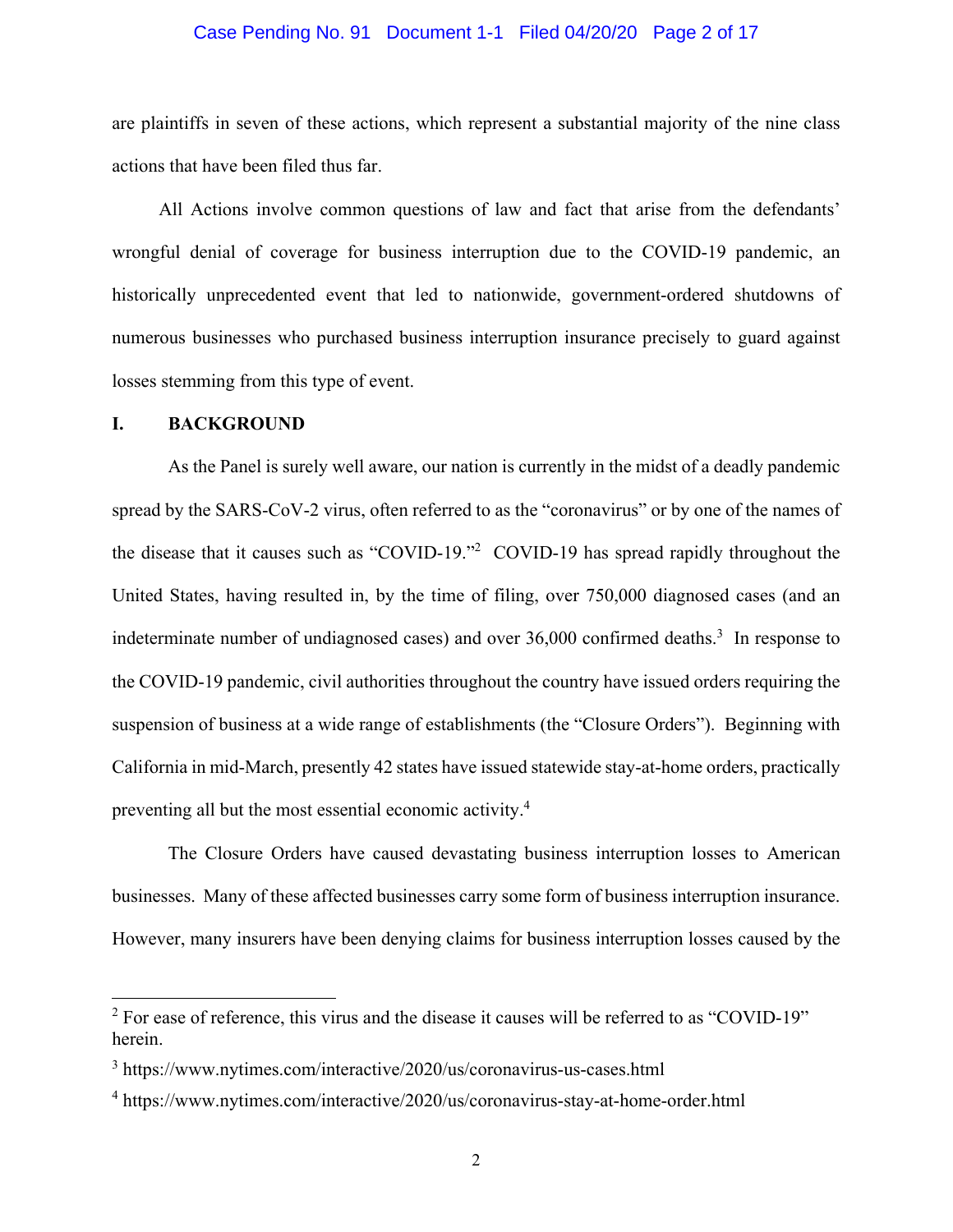# Case Pending No. 91 Document 1-1 Filed 04/20/20 Page 3 of 17

Closure Orders. For example, The Hartford and Travelers have both declared their intent not to

provide business interruption coverage:

Most property insurance includes business interruption coverage, which often includes civil authority and dependent property coverage. This is generally designed to cover losses that result from direct physical loss or damage to property caused by hurricanes, fires, wind damage or theft and is not designed to apply in the case of a virus.<sup>5</sup>

Insurance for business interruption can provide coverage when a policy holder suffers a loss of income due to direct physical loss or damage to covered property at its location or another location. It does not cover loss of income due to market conditions, a slowdown of economic activity or a general fear of contamination. Nor does the policy provide coverage for cancellations, suspensions and shutdowns that are implemented to limit the spread of the coronavirus. These are not a result of direct physical loss or damage. Accordingly, business interruption losses resulting from these types of events do not present covered losses under our property coverage forms.<sup>6</sup>

## **II. LEGAL STANDARD**

Transfer is appropriate when actions pending in different judicial districts involve similar

questions of fact such that coordinating or consolidating pretrial proceedings would "promote the

just and efficient conduct of such actions." 28 U.S.C. § 1407. In relevant part, Section 1407

provides as follows:

When civil actions involving one or more common questions of fact are pending in different districts, such actions may be transferred to any district for coordinated or consolidated pretrial proceedings. Such transfers shall be made by the judicial panel on multidistrict litigation authorized by this section upon its determination that transfers for such proceedings will be for the convenience of parties and witnesses and will promote the just and efficient conduct of such actions.

*Id*; *see also In re Nifedipine*, 266 F. Supp. 2d 1382, 1382 (J.P.M.L. 2003).

<sup>5</sup> https://www.thehartford.com/coronavirus/businesses

<sup>6</sup> https://www.travelers.com/about-travelers/covid-19-business-interruption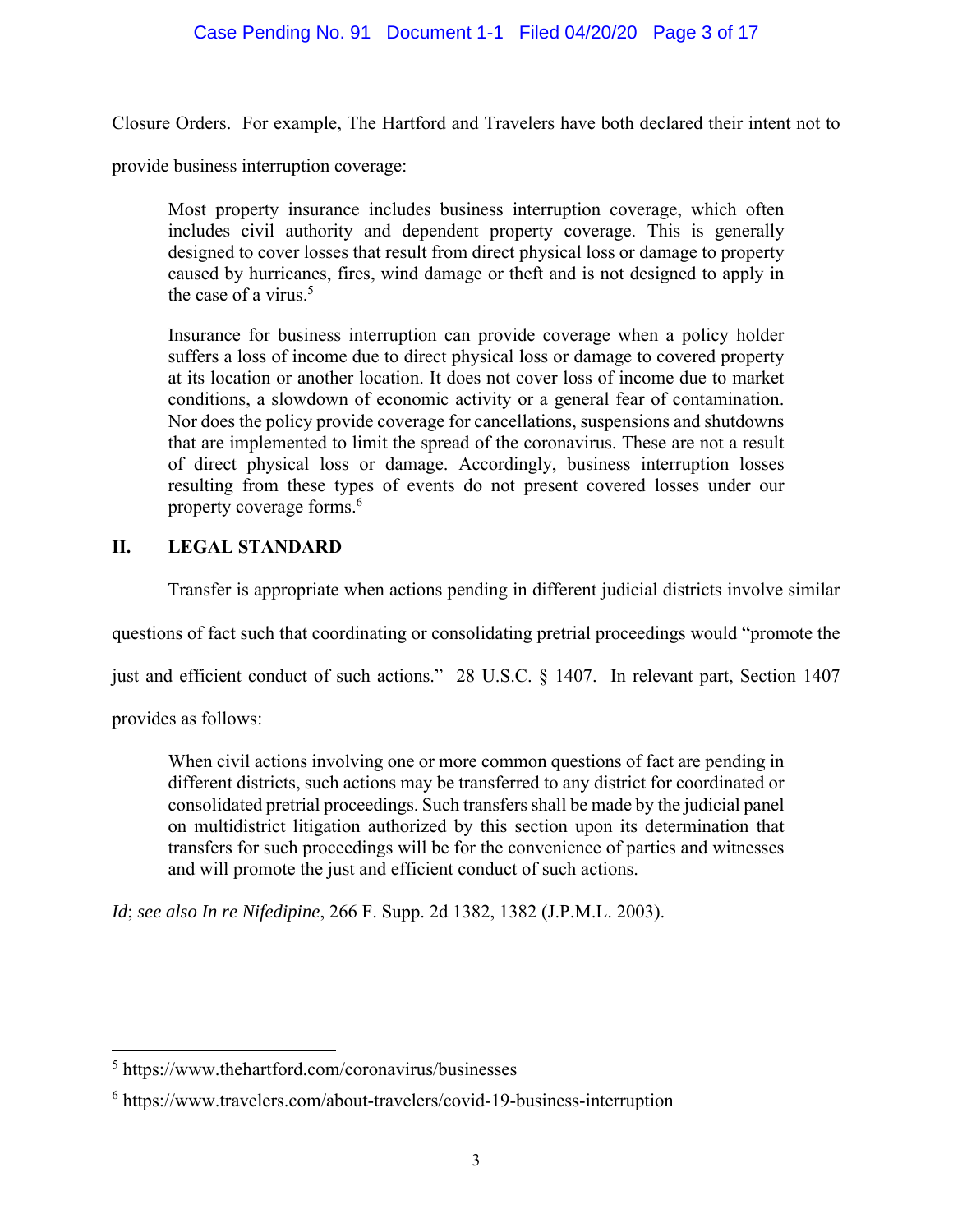## **III. ARGUMENT**

The Actions, and the many tag-along actions that will follow, are appropriate for Section 1407 transfer because they involve common issues and transfer will benefit the parties, witnesses, and courts. Further, given the number of defendants located in the Northern District of Illinois and the fact that many witnesses will be located in that jurisdiction, transfer to that district is the most appropriate.

# **A. Transfer and Consolidation or Coordination Is Appropriate Under 28 U.S.C § 1407.**

Multidistrict litigation "eliminate[s] the potential for conflicting contemporaneous pretrial rulings by coordinate district and appellate courts in multidistrict related civil actions." *In re Plumbing Fixture Cases*, 298 F. Supp. 484, 491-92 (J.P.M.L. 1968). Multidistrict litigation thus avoids 'duplicative discovery; prevent[s] inconsistent pretrial rulings; and conserve[s] the resources of the parties, their counsel, and the judiciary." *In re Ethicon Physiomesh Flexible Composite Hernia Mesh Products Liability Litigation*, F. Supp. 3d , 2017 WL 2402828, at \*1 (J.P.M.L. June 2, 2017).

Pursuant to 28 U.S.C. § 1407, transfer of actions to one district for coordinated or consolidated pretrial proceedings is appropriate where: (1) actions pending in different districts involve one or more common questions of fact, and (2) the transfer of such actions will be for the convenience of the parties and witnesses and will promote the just and efficient conduct of such actions. 28 U.S.C. § 1407(a). Consolidation is especially important in multidistrict litigations where "the potential for conflicting, disorderly, chaotic" action is greatest. *In re Plumbing Fixture Cases*, 298 F. Supp*.* at 493. Here, these factors heavily in favor of multidistrict litigation.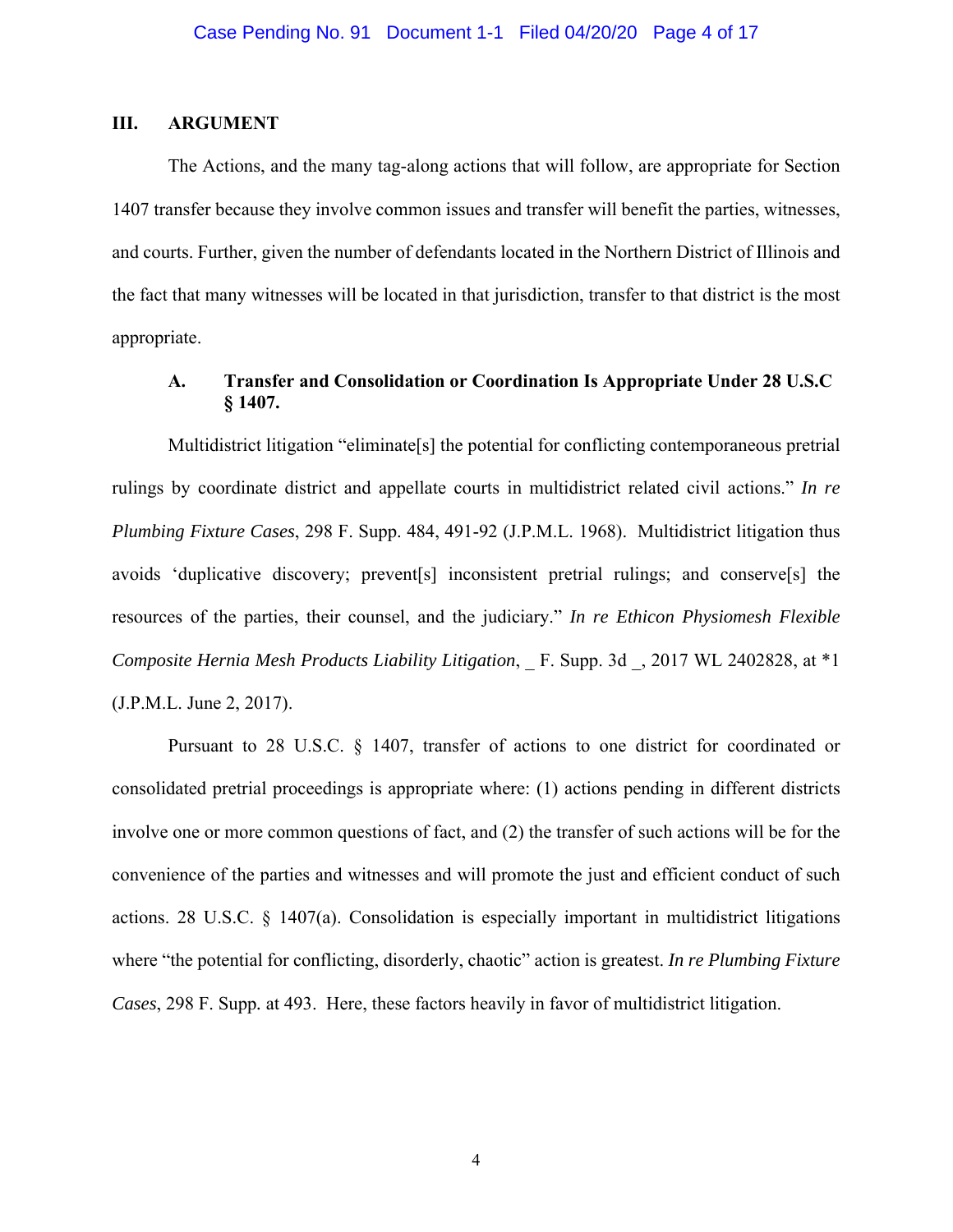# **1. The Actions Involve Common Fact Issues and Should be Heard Together.**

At least sixteen federal insurance coverage cases have been filed across the country seeking recovery under property insurance policies for property damage and business interruption losses caused by COVID-19. Numerous insurers have been sued under multiple insurance policies by a great many plaintiffs, including various proposed classes of plaintiffs. Because there are great similarities and standard or near-standard terms across all the property insurance policies at issue, each of the complaints allege almost identical claims, irrespective of which insurer issued the particular policy. Fundamentally, each of the complaints alleges:

- The insured purchased a property policy or a similar insurance policy from the defendant insurance company.
- The property policy provides coverage for all risks of physical damage or loss to covered property.
- The insured suffered property damage and/or business interruption losses occasioned by COVID-19.
- The insurer owes coverage to the insured under one or more of the insuring agreements typically found in the standard-form property insurance policies issued in the United States, such as:
	- o The business interruption insuring agreement
	- o The civil authority insuring agreement
	- o The Extra Expense insuring agreement
	- o The Sue and Labor insuring agreement
	- o The ingress and egress insuring agreement
	- o The preservation of property insuring agreement.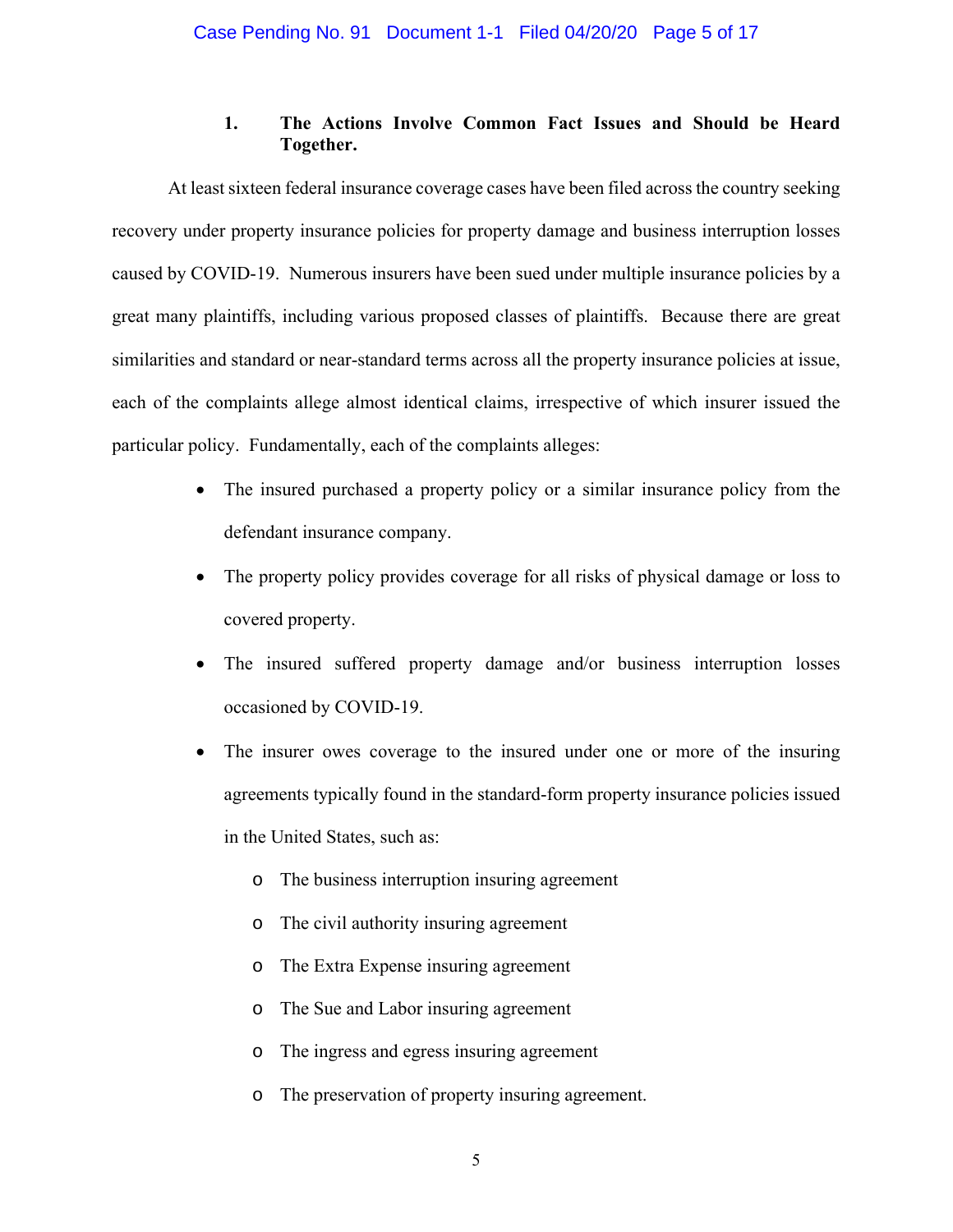- The insurer has breached its obligation to provide coverage, or there is a dispute as to what that coverage obligation is.
- The policyholder is entitled to payment or to a declaration of coverage.

The near identity of claims means that any court tasked with resolving one of these lawsuits would face the same basic legal and factual issues. Indeed, each of the cases filed to date turns on two basic questions, the same two questions necessarily raised by *any* potential complaint alleging that an insured can recover property damage and business interruption losses caused by COVID-19: (1) Whether COVID-19 causes "physical damage or loss to property" as that phase is used in property insurance policies; and (2) whether COVID-19 was present on the insured property or on property sufficiently connected by proximity or in other ways to the insured property such that coverage is triggered.

The first of these questions is a mixed question of law and fact, requiring an interpretation and application of insurance policy language in light of the presence or impact of COVID-19 on covered property. That question should lead to only one answer whether the insured's property is in Bakersfield, California, or Des Moines, Iowa, or Sarasota, Florida. Indeed, the insurance industry uses standardized terms in insurance policies precisely because the predictability of results from standardized language allows insurers to compile information in order to charge appropriate rates based on the relevant risks and prior loss experience. If the presence of COVID-19 meant "physical injury or loss to property" for one policyholder but not another, that actuarial data on losses would be rendered meaningless, undermining both the property insurance market and the reliability of standard contract terms.

Furthermore, the same type of evidence will be needed in every case to consider and ultimately to determine whether COVID-19 caused or constituted "physical damage or loss to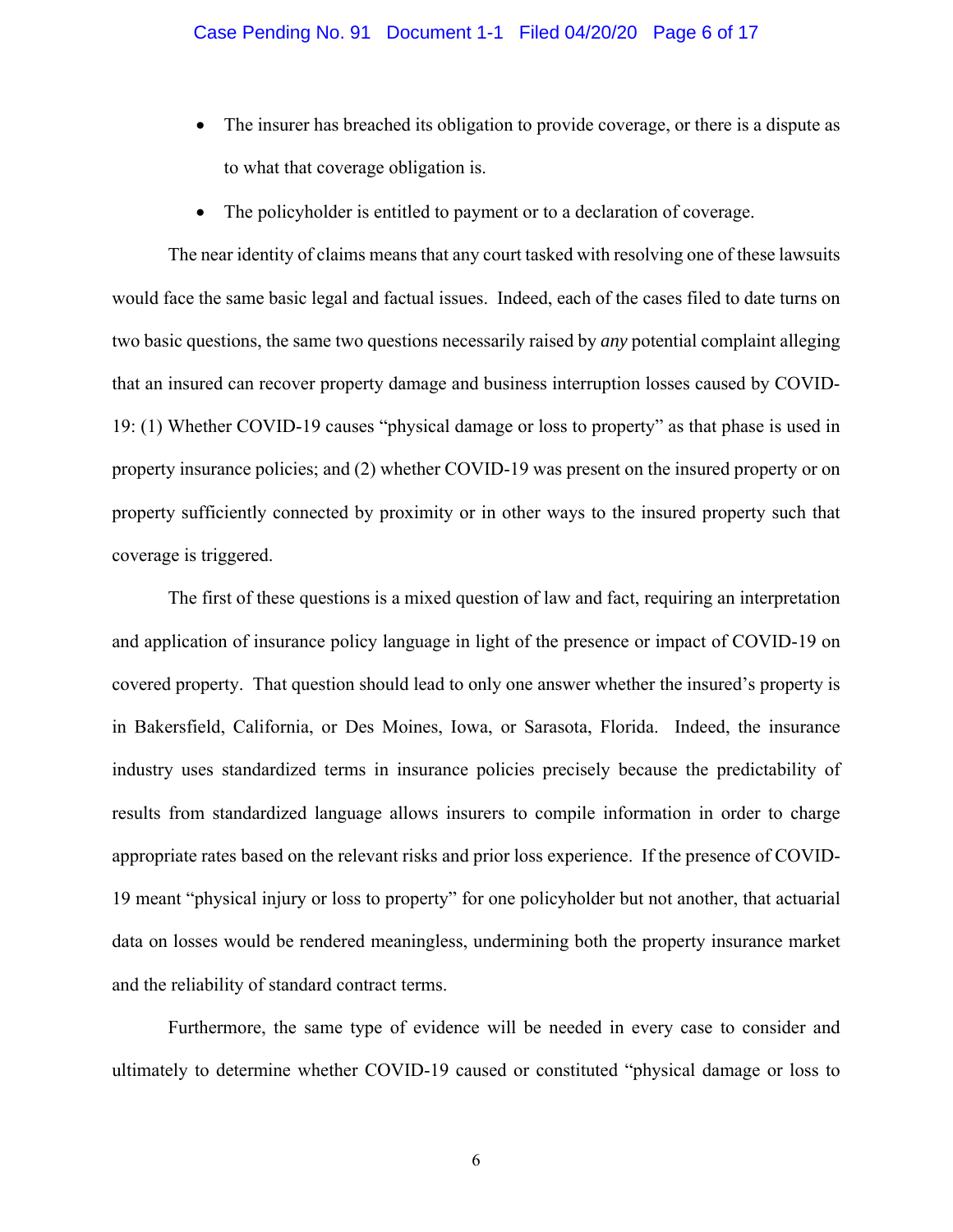#### Case Pending No. 91 Document 1-1 Filed 04/20/20 Page 7 of 17

property." All parties will likely rely upon scientific experts in order to explore the nature of "physical damage or loss" caused by this particular virus, and very similar expert deposition testimony will be solicited and challenged in all of these lawsuits. Similarly, plaintiffs in every case likely will seek discovery into the drafting history of these standard terms as well as other evidence concerning the meaning the insurance industry placed upon the phrase "physical damage or loss." Transferring these cases to the same forum will permit more efficient coordination of discovery as well as more consistent answers to these same basic questions.

The second issue, concerning the actual presence of COVID-19, is a pure question of fact whose proof for one insured will require the same type of expert evidence as the proof by every other insured. Claimants will almost certainly need to present epidemiological modeling of the spread of the virus in order to ascertain its likely presence and impact. If these myriad cases were not coordinated for discovery, thousands of plaintiffs would potentially be seeking to retain the same limited pool of epidemiological modelers. Not only would that competition create a costly logistical nightmare for litigants, but that same pool of experts is also needed to help lawmakers fashion the best policies for dealing with the pandemic. Coordination across these insurance cases would not only reduce the burden on all of the parties involved but would also reduce the broader impact on society. More of these critical experts could remain available to focus on assisting with saving lives and promoting economic recovery.

These two core factual issues alone compel coordination for the sake of efficiency and the avoidance of conflicting rulings. In addition, however, many other common issues are present in each of these cases, and coordination of pre-trial proceedings and discovery would promote orderly and consistent resolution of these legal and factual questions. For example, any court presiding over one of the COVID-19 insurance cases would likely be asked to decide: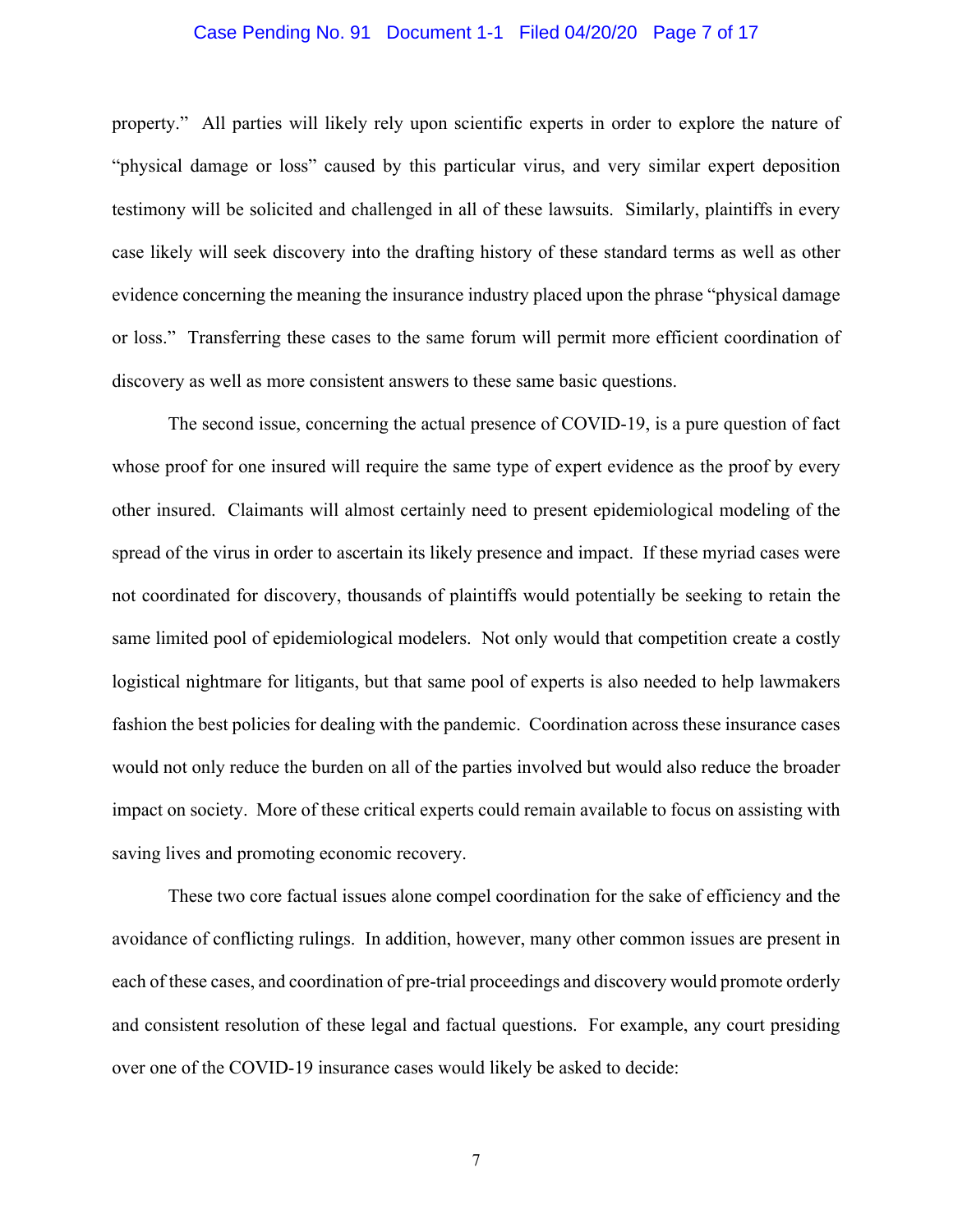- Whether the phrase "all risk of physical damage or loss of property" includes the risk of disease and virus;
- Whether the insurance industry understood at the time it was selling insurance policies that virus and disease could cause physical damage or loss to property;
- Whether a safer-at-home or self-quarantine order based on the presence of COVID-19 in surrounding property is sufficient to trigger the civil authority coverage in property insurance policies;
- At what point the period of restoration (which determines the amount of business interruption loss) begins and ends in connection with a safer-at-home or selfquarantine order by a civil authority;
- Whether the expenses incurred by closing a business or reducing services in response to a safer-at-home or self-quarantine order by a civil authority constitute "extra expenses" covered by a property policy;
- Whether the expenses incurred by closing a business or reducing services in response to a safer-at-home or self-quarantine order by a civil authority constitute "sue and labor" expenses covered by a property policy; and
- Whether the expenses incurred by closing a business or reducing services in response to a safer-at-home or self-quarantine order by a civil authority constitute "preservation of property expenses" covered by a property policy.

Determination of these and other common issues in a single District will promote uniform resolution of these key questions, reduce costs for parties and witnesses, promote the efficient prosecution and resolution of all of the cases, and, consequently, provide speedier and more consistent decisions that society as a whole may use to structure the economy and the insurance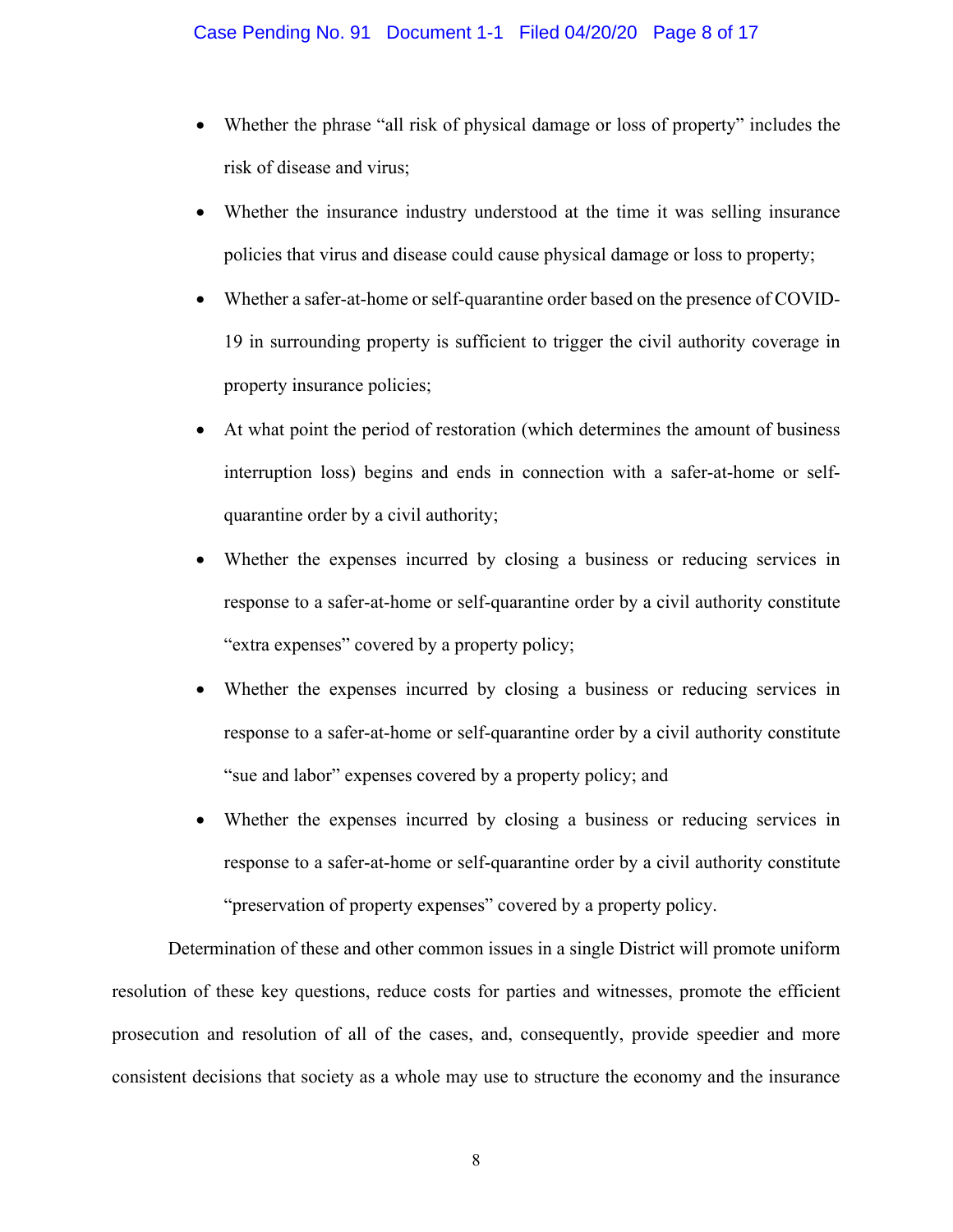### Case Pending No. 91 Document 1-1 Filed 04/20/20 Page 9 of 17

market. For these reasons, although there are multiple defendants involved, these cases exhibit the same factual commonalities that has led this Panel to create multidistrict litigations under similar circumstances. *See, e.g.*, *In re Nat'l Prescription Opiate Litig.*, MDL No. 2804 (J.P.M.L. Mar. 30, 2020) ("Despite some variances among the actions before us, all share a factual core with the MDL actions: the manufacturer and distributor defendants' alleged knowledge of and conduct regarding the diversion of these prescription opiates, as well as the manufacturers' allegedly improper marketing of the drugs.");<sup>7</sup> *In re Asbestos Prods. Liab. Litig. (No. VI)*, 771 F. Supp. 415, 416-17 (J.P.M.L. 1991) (centralizing litigation involving thousands of different products nearly five hundred different defendants in light of the "common questions of fact relating to injuries or wrongful death allegedly caused by exposure to asbestos or asbestos containing products");

## **2. Transfer will serve the convenience of the parties and witnesses and will promote the just and efficient conduct of the Actions.**

According to the Manual for Complex Litigation, the following four factors govern whether transfer will facilitate the convenience of the parties and promote the just and efficient conduct of the transferred cases:

- 1. The elimination of duplicative discovery;
- 2. The avoidance of conflicting rules and schedules;
- 3. The reduction of litigation cost; and
- 4. The conservation of the time and effort of the parties, attorneys, witnesses, and courts.

Manual for Complex Litigation (Fourth), § 20.131, at 219.

<sup>7</sup> https://www.jpml.uscourts.gov/sites/jpml/files/MDL-2804-Tag-Along-Transfer-03-20.pdf.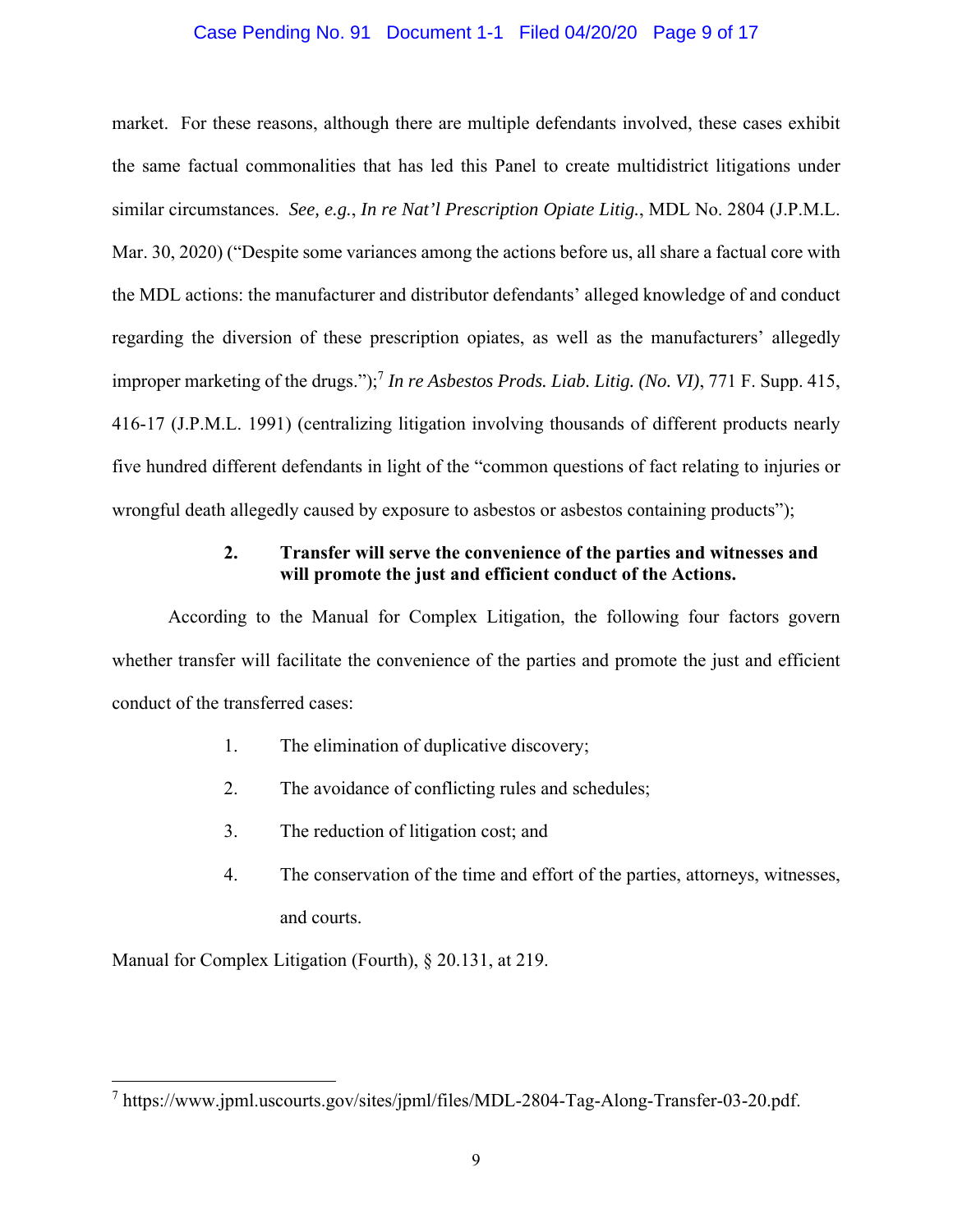#### Case Pending No. 91 Document 1-1 Filed 04/20/20 Page 10 of 17

With sixteen cases in thirteen different Districts—and with those numbers about to materially increase—the size of this litigation weighs in favor of transfer. Indeed, without transfer, this litigation, which addresses the very survival of many of the businesses in the United States, would create the needless and unnecessary expense of overlapping discovery (including expert discovery) and judicial inefficiency. Further, different federal courts would make duplicative rulings on the same issues, which could result in contradictory findings on significant pretrial disputes. Litigation of this scope and importance should not be beset with such inconsistencies and inefficiencies.

#### **a. Transfer Will Eliminate Duplicative Discovery.**

Because each action is based upon similar facts, plaintiffs in each of the Actions are, in turn, likely to seek overlapping discovery. *See In re Auto Body Shop*, 2014 WL 3908000, at \*1-2 (J.P.M.L. 2014) (noting that transfer was appropriate to eliminate duplicative discovery when the actions shared a common factual core).

Given the similarity of the Actions and the potential for duplicative discovery, transfer would inevitably conserve the parties' resources. *See, e.g., In re Air Crash at Dallas/Fort Worth Airport*, 623 F. Supp. 634, 635 (J.P.M.L. 1985). It would also conserve the courts' resources, as it would assign responsibility for overseeing a pretrial plan to one judge as opposed to many different federal judges. *See, e.g., In re PineIntel*, 342 F. Supp. 2d 1348, 1349 (J.P.M.L. 2004).

#### **b. Transfer Will Avoid Conflicting Rules and Schedules.**

The Panel considers the possibility of inconsistent rulings on pretrial issues because of the possible *res judicata* or collateral estoppel effects on other cases. *See In re Enron Sec. Derivative & ERISA Litig*., 196 F. Supp. 2d 1375, 1376 (J.P.M.L. 2002) (granting transfer in part to prevent inconsistent pretrial rulings, particularly with respect to questions of class certification).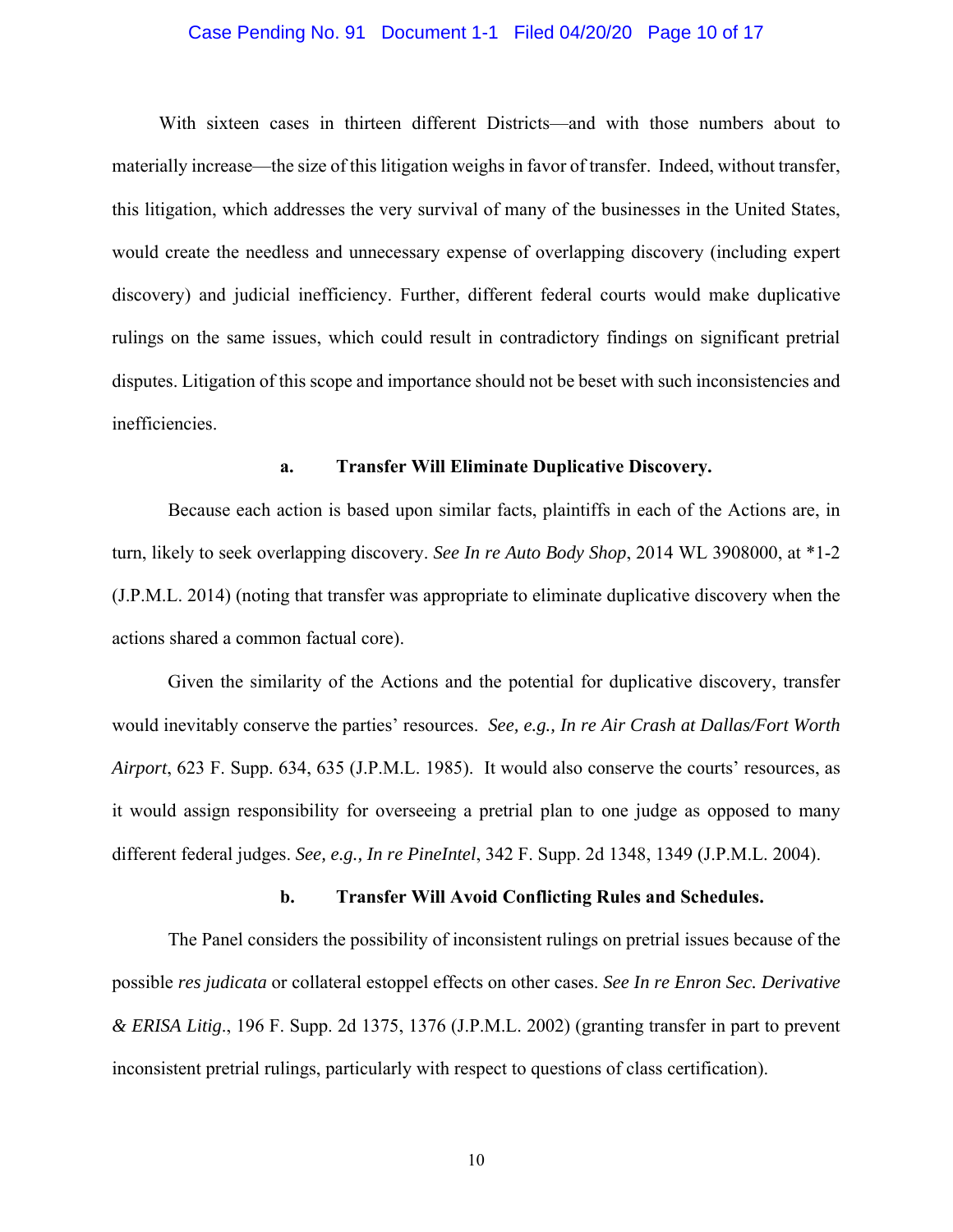#### Case Pending No. 91 Document 1-1 Filed 04/20/20 Page 11 of 17

Pretrial procedures will necessarily involve motions to dismiss, discovery motions, *Daubert* motions, and class certification motions. Conflicting rulings on these motions will cause unnecessary confusion and duplicative effort. Further, although only thirteen district courts have cases now, given the sheer number of businesses who are being denied coverage for business interruption due to the COVID-19 pandemic, there will undoubtedly be many more materially similar cases filed across the United States.

Section 1407 transfer is the most efficient way to ensure that pretrial processes across all of these cases are uniformly litigated and adjudicated, thereby avoiding the situation where multiple courts reach contrary conclusions and potentially subject litigants to conflicting responsibilities and obligations.

## **c. Transfer Will Reduce Litigation Costs and Conserve the Time and Effort of the Parties, Attorneys, Witnesses, and Courts.**

Each of the Actions, and the many tag-along actions soon to follow, will benefit from having a single transferee judge address and adjudicate issues related to discovery and pretrial motion practice. Otherwise courts and lawyers may be briefing the same issues in several different district courts, across several circuits, with conflicting laws, witnesses may be called to depositions in numerous cases, and third parties may be called to produce documents and witnesses in several different cases.

#### **B. The Northern District of Illinois Is the Most Appropriate Transferee Forum.**

The Northern District of Illinois has three of the first sixteen cases filed, more than any other District. The Honorable Matthew F. Kennelly of that District is uniquely well-positioned to tackle the procedural and organizational challenges of this multidistrict litigation. A member of this Panel, Judge Kennelly clearly has the requisite experience in multidistrict litigation. Most recently, he has been overseeing *In re Testosterone Replacement Therapy Products Liability*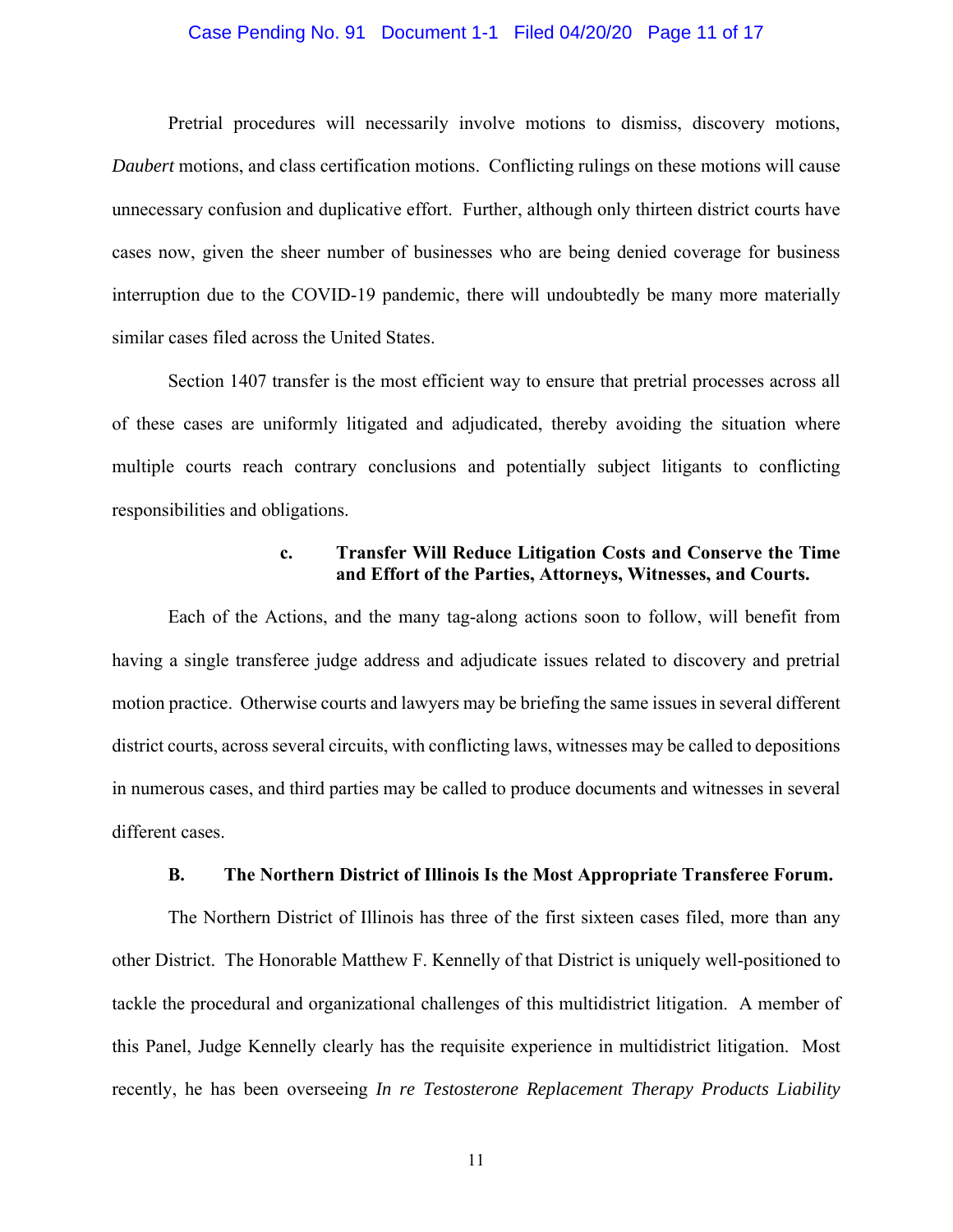## Case Pending No. 91 Document 1-1 Filed 04/20/20 Page 12 of 17

*Litigation*, MDL No. 2545, which involved 7,870 total historical actions. The bellwether trials in this MDL are largely concluded and most of the actions have been dismissed or are close to settlement; thus, the timing of the assignment of this multidistrict litigation to Judge Kennelly would be a good utilization of judicial resources.

Transfer of the pending Actions to the Honorable Matthew F. Kennelly of the Northern District of California will serve the convenience of the parties and witnesses and promote the just and efficient conduct of this litigation.

# **1. The Northern District of Illinois bears a unique nexus to witnesses and evidence.**

# **a. Many of the Nation's Largest Property and Casualty Insurers— Likely Defendants in This Consolidated Action—Are Headquartered in the Northern District of Illinois.**

This Panel has recognized that maintenance of corporate headquarters in a District is one reason to select that district as a transferee forum.<sup>8</sup> Relevant documents and witnesses will likely be found in the district wherein a defendant maintains its corporate headquarters.<sup>9</sup>

Though not currently defendants in the presently-filed cases, many of the largest property and casualty insurers in the nation—who, upon information and belief, will likely be added as defendants in soon-to-be-filed cases—are headquartered in the Northern District of Illinois. These insurers include Allstate (ranked  $#4$  based on net premiums written in  $2018^{10}$  and

<sup>8</sup> *In re Foundry Resins Antitrust Litig.*, 342 F. Supp. 2d 1346, 1347 (J.P.M.L. 2004) ("On balance, we are persuaded that the Southern District of Ohio is a preferable transferee forum for this litigation. Two defendants maintain headquarters within the district, which implies that relevant documents and witnesses will likely be found there.").

<sup>9</sup> *Id.*

<sup>&</sup>lt;sup>10</sup> "The largest P&C insurers in the United States," Reinsurance News, https://www.reinsurancene.ws/top-100-u-s-property-casualty-insurance-companies/.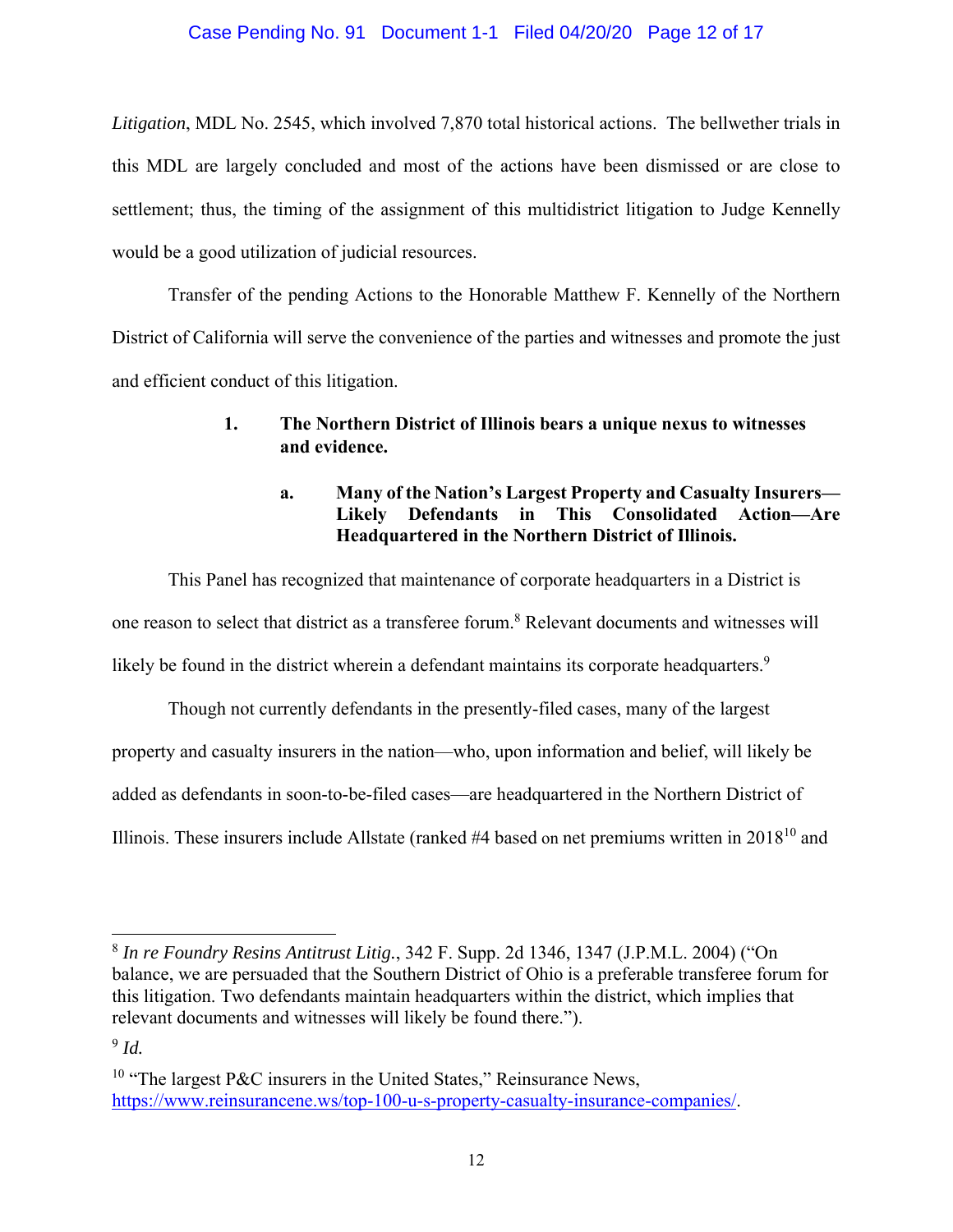# Case Pending No. 91 Document 1-1 Filed 04/20/20 Page 13 of 17

headquartered in Northbrook, Illinois),<sup>11</sup> CNA (ranked #19 and headquartered in Chicago);<sup>12</sup> Zurich (ranked  $#29$ , with its US headquarters in Schaumburg, Illinois);<sup>13</sup> and Allianz (ranked  $\#40$ , with its US headquarters in Chicago).<sup>14</sup> Large insurance brokers Aon and Willis are also headquartered in the Northern District of Illinois. Key personnel (and likely witnesses) from these insurers and brokers live and work within the Northern District of Illinois.

# **b. Many of the Insurers Already Sued in the Present Actions Have Substantial Illinois Connections.**

Of the insurers that have already been sued in the existing actions, many have substantial

Illinois connections. Society Insurance, for example, has already been sued by numerous

restaurants and movie theaters in the Chicago area.<sup>15</sup> The Cincinnati Insurance Company and its

subsidiaries have also been sued by a policyholder in the Northern District of Illinois.<sup>16</sup>

Moreover, most of the insurer defendants in the existing federal actions are licensed to do

business, and do substantial business in the State of Illinois, including the Northern District of

<sup>&</sup>lt;sup>11</sup> Company Profile, Allstate Insurance Company, Illinois Department of Insurance https://insurance.illinois.gov/applications/RegEntPortal/ViewEntityDetails.aspx?en=28200&s=A ctive&t=INS.

<sup>&</sup>lt;sup>12</sup>Company Profile, Continental Casualty Company, Illinois Department of Insurance https://insurance.illinois.gov/applications/RegEntPortal/ViewEntityDetails.aspx?en=210900&s= Active&t=INS (CNA's principal insurance subsidiary is Continental Casualty Company).

<sup>&</sup>lt;sup>13</sup> Company Profile, American Zurich Insurance Company, Illinois Department of Insurance https://insurance.illinois.gov/applications/RegEntPortal/ViewEntityDetails.aspx?en=79570&s=A ctive&t=INS

<sup>14</sup> Company Profile, Allianz Global Risk US Insurance Company, Illinois Department of Insurance

https://insurance.illinois.gov/applications/RegEntPortal/ViewEntityDetails.aspx?en=25550&s=A ctive&t=INS

<sup>15</sup> *See, e.g., Big Onion Tavern Group, LLC et al v. Society Insurance, Inc.*, Case No. 1:20-cv-02005 (N.D. Ill.) & *Billy Goat Tavern I, Inc. et al v. Society Insurance*, Case No. 1:20-cv-02068 (N.D. Ill.).

<sup>16</sup> *See Sandy Point Dental PC v. The Cincinnati Insurance Company et al.*, Case No. 1:20-cv-02160 (N.D. Ill.) (involving a dental office based in Lake Zurich, Illinois).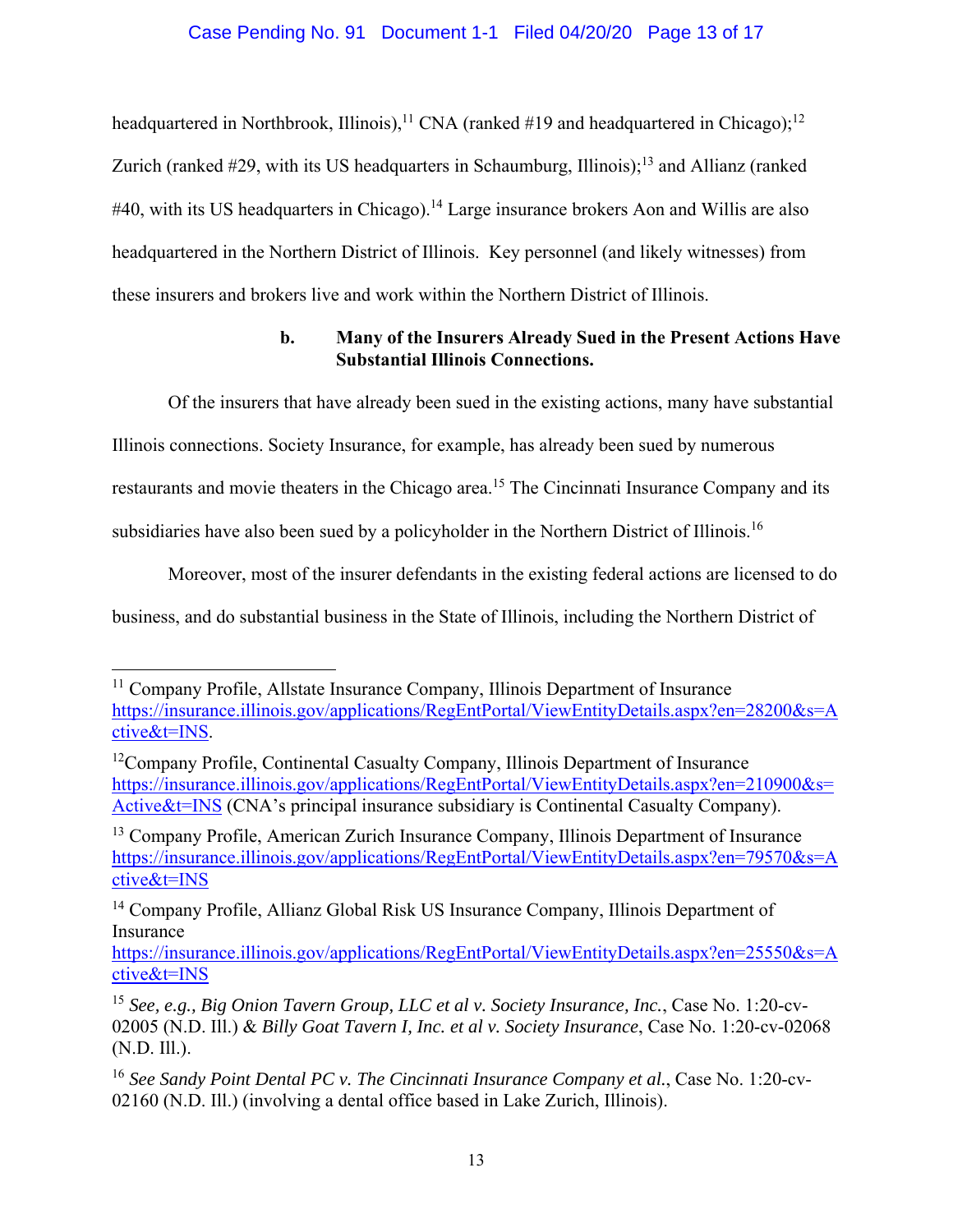### Case Pending No. 91 Document 1-1 Filed 04/20/20 Page 14 of 17

Illinois. The Cincinnati Insurance Company, for instance, wrote approximately \$218 million in direct premiums in Illinois for the year ending December 31, 2018.<sup>17</sup> Aspen American Insurance Company wrote \$20 million in direct premiums in Illinois for the year ending December 31, 2018.18 Admiral Indemnity Company wrote approximately \$9 million in direct premiums in Illinois for the year ending December 31, 2018.19 And, Lloyd's of London has a Chicago office.20

Thus, most of the existing insurer defendants have substantial operations in, and generate substantial revenues from, the State of Illinois, including the Northern District.

# **2. The Northern District of Illinois Is Convenient Because of Its Central Location.**

The Northern District of Illinois is also a geographically central district. *In re Ameriquest Mortg. Co. Mortg. Lending Practices Litig.*, 408 F. Supp. 2d 1354, 1355 (J.P.M.L. 2005) ("[T]his geographically central district [the Northern District of Illinois] will be a convenient location for a litigation already nationwide in scope."). This panel has underscored the reality that "although air travel renders both [coasts of the United States] readily accessible, there is still something to be said for the convenience of a geographically central forum in coast-to-coast litigation." *In re Library Editions of Children's Books*, 297 F. Supp. 385, 387 (J.P.M.L. 1968).

The Northern District of Illinois fits that definition. It is readily accessible to the parties and

<sup>&</sup>lt;sup>17</sup> *See* Schedule T, Statutory Annual Statement for the Cincinnati Insurance Company for the year-ended December 31, 2018.

<sup>18</sup> *See* Schedule T, Amendment to Statutory Annual Statement for Aspen American Insurance Company for the year-ended December 31, 2018.

<sup>19</sup> *See* Schedule T, Statutory Annual Statement for Admiral Indemnity Company for the yearended December 31, 2018.

<sup>&</sup>lt;sup>20</sup>Company Profile, Underwriters at Lloyd's, London, Illinois Department of Insurance https://insurance.illinois.gov/applications/RegEntPortal/ViewEntityDetails.aspx?en=967300&s= Active&t=INS (showing the contact information for Lloyd's Illinois, Inc.).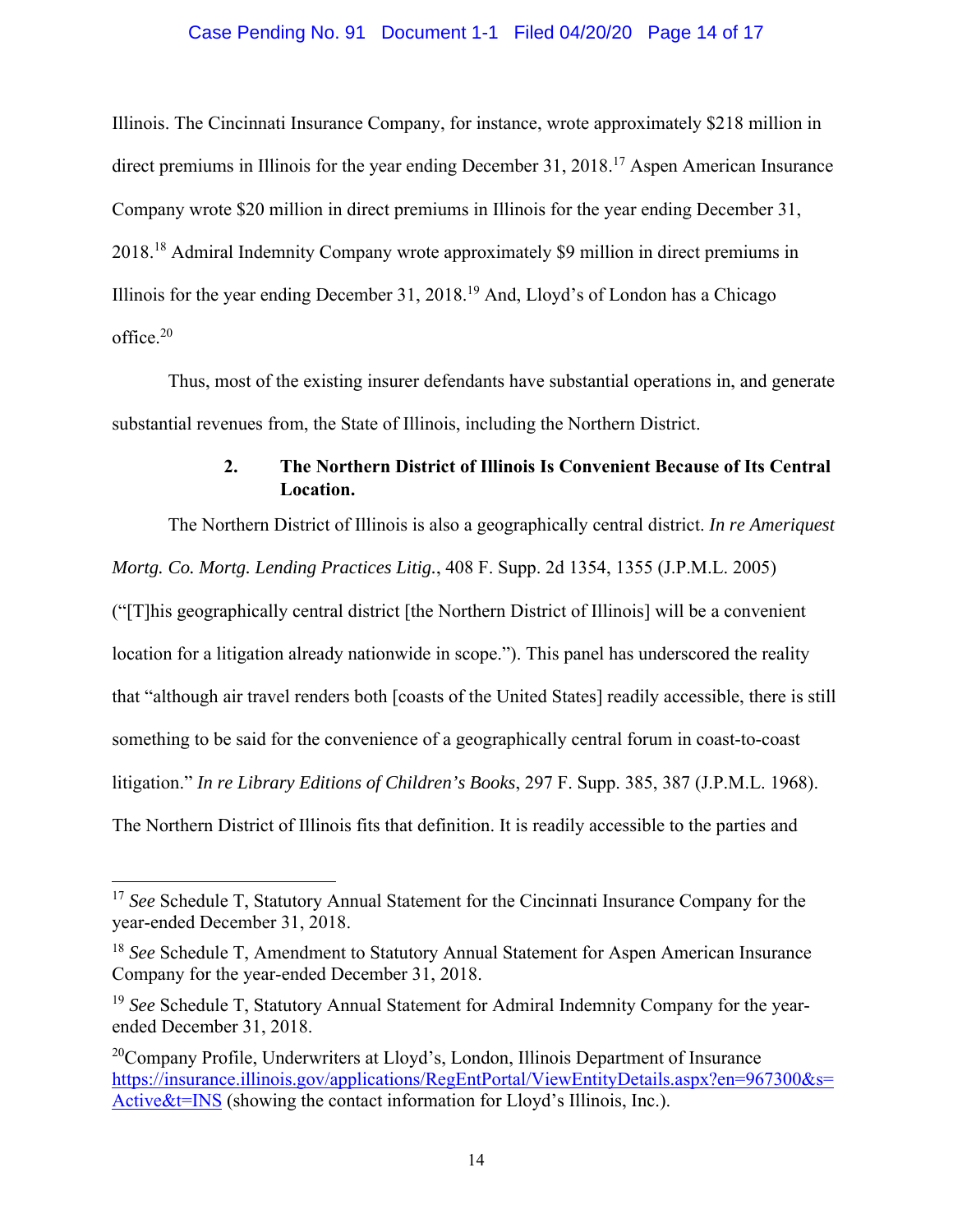### Case Pending No. 91 Document 1-1 Filed 04/20/20 Page 15 of 17

counsel, as the Chicago area is served by two major airports, O'Hare International Airport and Chicago Midway International Airport. In fact, O'Hare alone offers 1,083 daily direct flights to 169 U.S. cities. $21$ 

In addition, the Northern District of Illinois is just a short drive from the largest property and casualty insurer in the nation, State Farm, which is located in Bloomington, Illinois<sup>22</sup> and the 13<sup>th</sup> largest property and casualty insurer, American Family Insurance, which is located a few hours away in Madison, Wisconsin.<sup>23</sup> Key personnel (and likely witnesses) from these insurers, who may also be added as defendants in future cases, thus live and work within a short distance of the Northern District.

### **IV. CONCLUSION**

For the above-stated reasons, Movants respectfully request that the Panel transfer the Actions set forth on the attached Schedule and all subsequently filed tag-along cases for coordinated or consolidated pretrial proceedings before the Honorable Matthew F. Kennelly in the United States District Court for the Northern District of Illinois.

<sup>&</sup>lt;sup>21</sup> "Where Can You Fly Without Making a Connection?," Chicago Dep't of Aviation, https://www.flychicago.com/ohare/myflight/non-stop/Pages/default.aspx

<sup>&</sup>lt;sup>22</sup> Company Profile, State Farm Fire & Casualty Company, Illinois Department of Insurance https://insurance.illinois.gov/applications/RegEntPortal/ViewEntityDetails.aspx?en=834600&s= Active&t=INS

<sup>&</sup>lt;sup>23</sup> Company Profile, American Family Mutual Insurance Company, Illinois Department of Insurance

https://insurance.illinois.gov/applications/RegEntPortal/ViewEntityDetails.aspx?en=42200&s=A ctive&t=INS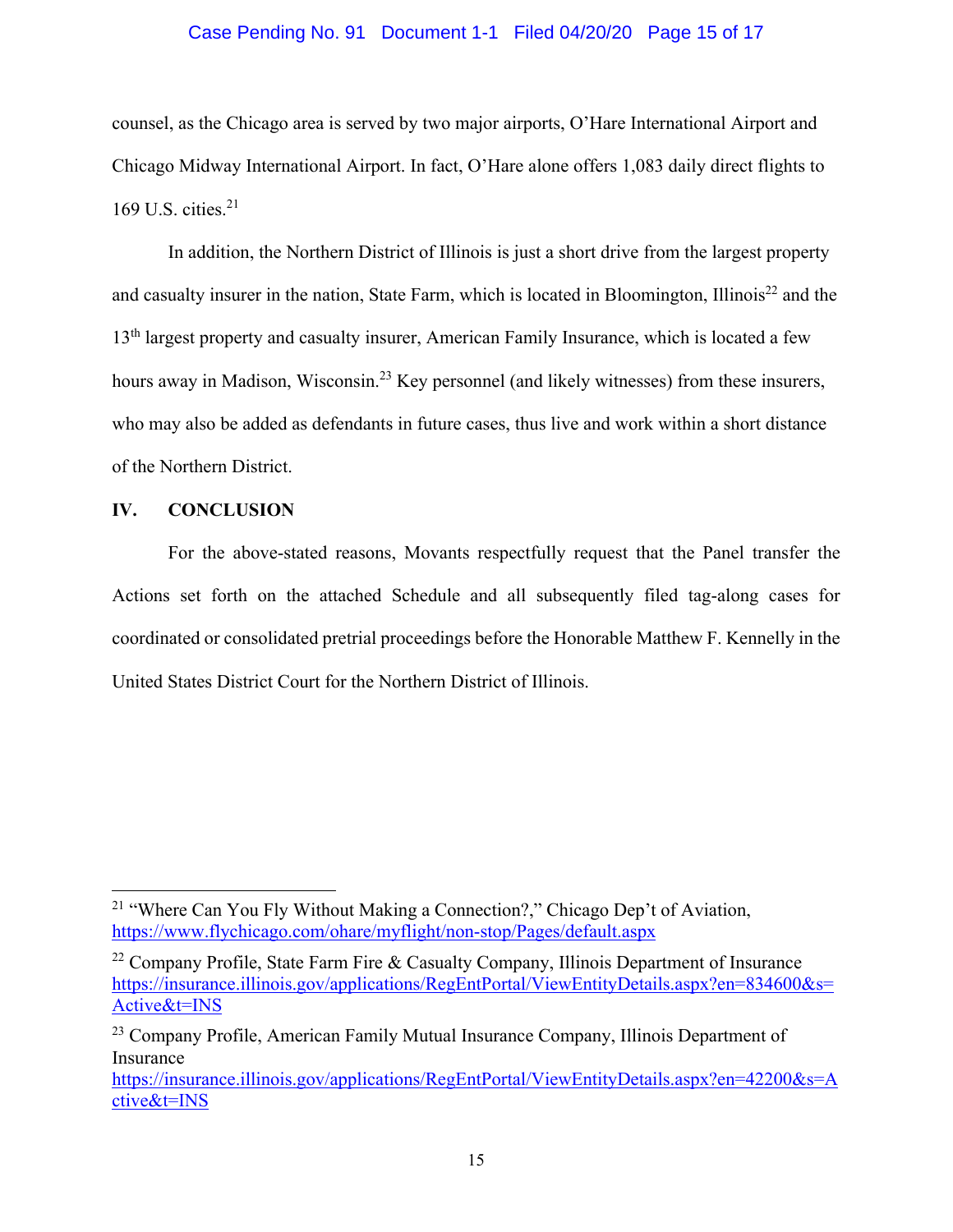Dated: April 20, 2020 Respectfully submitted,

/s/ *Adam J. Levitt* 

Adam J. Levitt John E. Tangren Amy E. Keller Daniel R. Ferri Mark Hamill Laura E. Reasons **DICELLO LEVITT GUTZLER LLC**  Ten North Dearborn Street, Sixth Floor Chicago, Illinois 60602 Telephone: 312-214-7900 alevitt@dicellolevitt.com jtangren@dicellolevitt.com akeller@dicellolevitt.com dferri@dicellolevitt.com mhamill@dicellolevitt.com lreasons@dicellolevitt.com Mark A. DiCello Kenneth P. Abbarno Mark Abramowitz **DICELLO LEVITT GUTZLER LLC**  7556 Mentor Avenue Mentor, Ohio 44060 Telephone: 440-953-8888 madicello@dicellolevitt.com kabbarno@dicellolevitt.com mabramowitz@dicellolevitt.com Mark Lanier Alex Brown Ralph (Skip) McBride **THE LANIER LAW FIRM PC**  10940 West Sam Houston Parkway North Suite 100 Houston, Texas 77064 Telephone: 713-659-5200 WML@lanierlawfirm.com alex.brown@lanierlawfirm.com

Timothy W. Burns Jeff J. Bowen Jesse J. Bair

Skip.McBride@lanierlawfirm.com